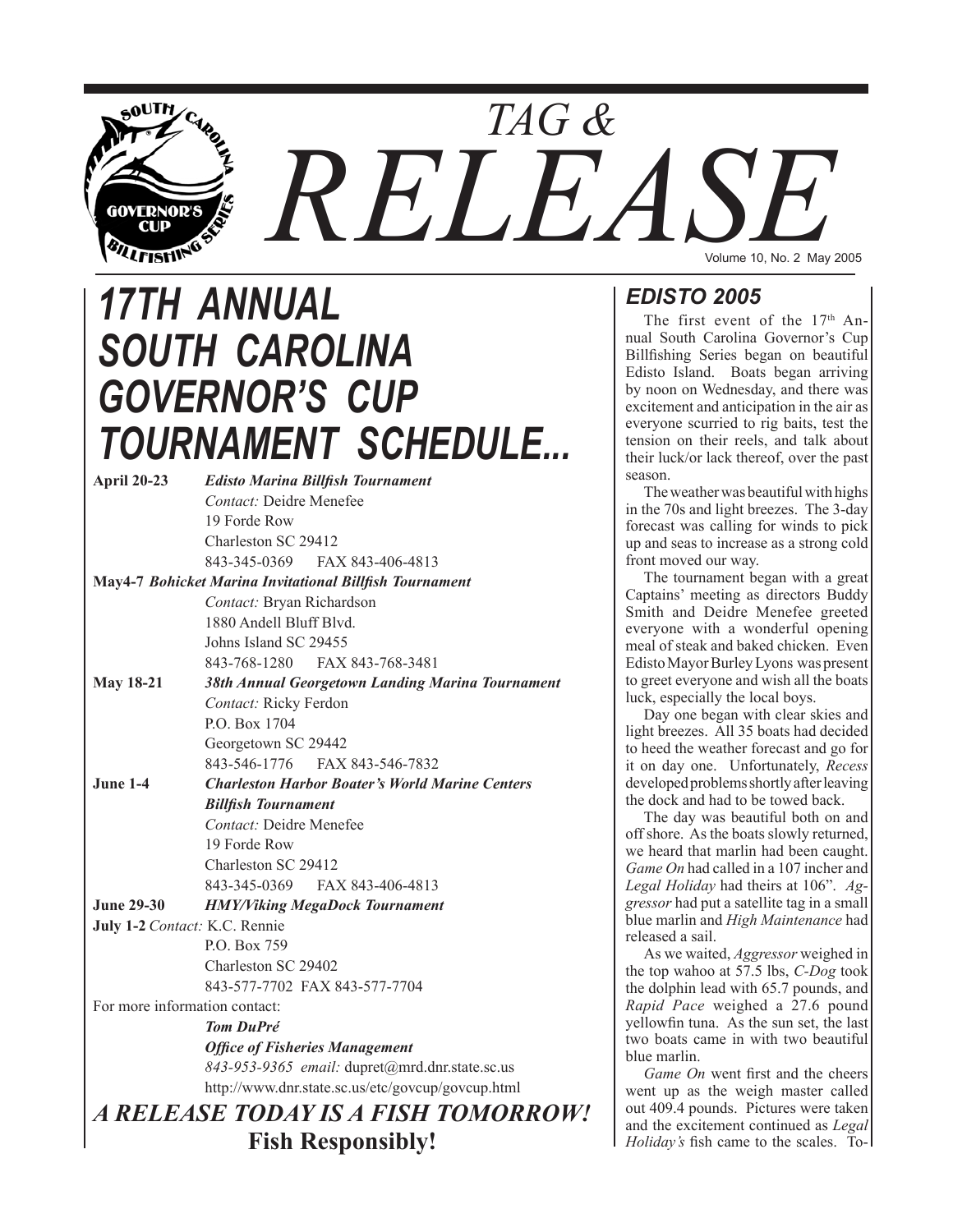gether, side-by-side, it was hard to tell which one would be heavier. Everyone held their breath as the fish was hoisted to the scales and steadied. Three hun dred and eighty-eight point two (388.2) was the call. Cheers of excitement and pride went up as the day ended. "Only at Edisto", exclaimed Buddy Smith.

Friday (day two) started as a carbon copy of day one. Clear skies, light breezes, and mild temperatures again. However, to the west, severe weather, wind and cooler temperatures were heading our way.

 Friday's fishing was light. One white marlin was tagged by *Marlin Luhr*, and the only other significant event was a lead change from day one in the female angler category.

As dinner was beginning under the tent a strong line of thunderstorms ahead of the anticipated front raced through and put on quite a show with wind, rain and lightning.

Sometimes the weatherman is right and this was one of those times. Satur day saw gale force winds offshore, all but two boats had already gotten in their two fishing days.

 The awards took place under blustery conditions. *Game On* took 1<sup>st</sup> place to continue their run from last year. *Ag gressor* took top honors in the billfish conservation category. *Rapid Pace* took the lead in the Bluewater Conservation category by tagging two dolphin.

The top dolphin was an impressive 65.7 pounds and went to Earl Johnson of *C-Dog*. Top wahoo at 57.5 pounds went to Perry Tucker on *Aggressor* and the biggest yellowfin tuna at 27.6 pounds was caught on the *Rapid Pace* by Trey Sires. Top youth angler went to Brett Wood on *Hot Rod Blue* for his 22.6 pound wahoo and Lady Angler honors went to Vickie Arborgast of the *Sassy Lady* for a 37.5 wahoo.

As the wind blew and the temperatures dropped we all said goodbye to beautiful Edisto Beach. Thanks to the town of Edisto and Mayor Lyons for their hospi tality and to the folks at Edisto Marina; especially Buddy Smith and Deidree Menefee for putting on a great event.





*It was a hard day at work, but somebody had to do it.*

*Edisto Marina all dressed up.*





*Victor Roof and the "Game On" guys with the 1st place, 409.4 lbs., blue marliin.*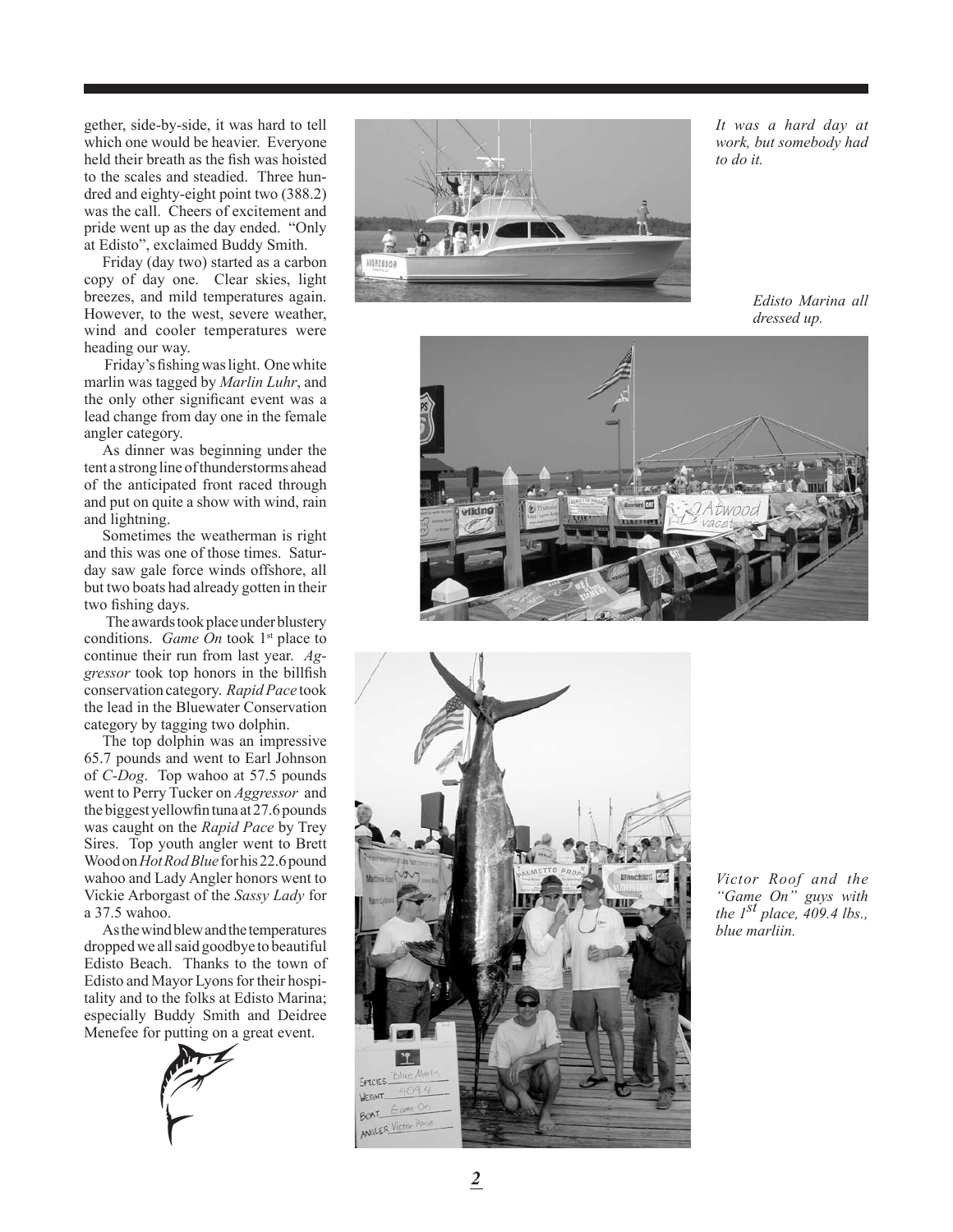

*Zach Counts from "C-Dog" and his 21.9 lbs. dolphin.*

*Fred Bergen of "Legal Holiday" and his 388.2 lbs. blue marlin along with Captain Matt and kids and Eugenie Barrow.*





*Bob Faith of "Caramba" with the 2nd place 51.2 lbs. wahoo.*



*Earl Johnson and friend with a 65.7 lbs. "bull" caught on board "C-Dog".*

*Frank Gibson and crew of "Sea Hawk II" with a nice 43.6 lbs. wahoo.*

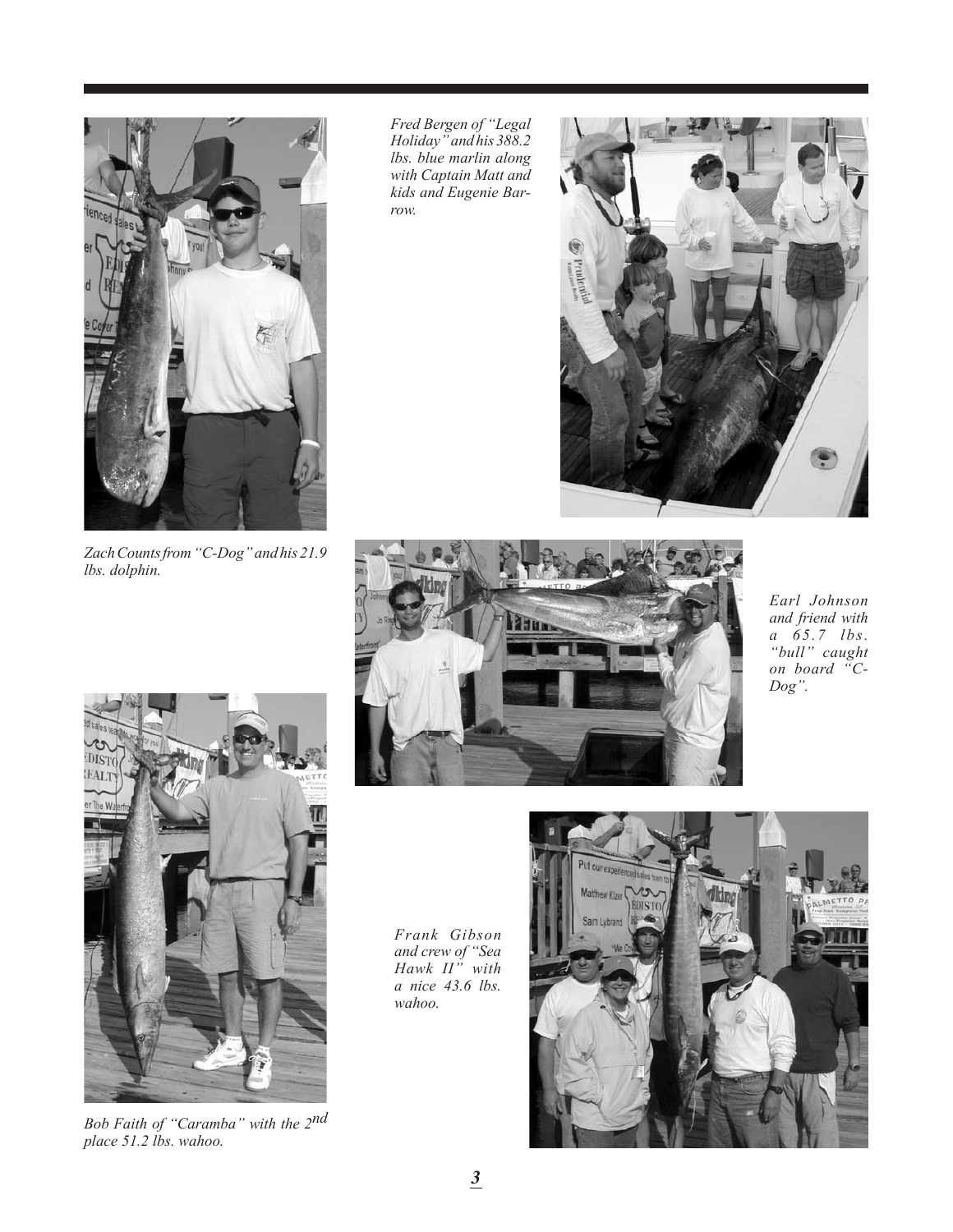

*1st place wahoo weighing 57.5 lbs. caught by Perry Tucker aboard "Aggressor".*



*1, 2, 3, PULL!!!!*

#### *CONTACT INFO*

**Newsletter Editor - Wayne Waltz** *waltzw@mrd.dnr.state.sc.us* 843-953-9389

*Communications Director - Mike Willis* willism@dnr.sc.gov 803-734-4133

*Graphic Design - Karen Swanson* swansonk@mrd.dnr.state.sc.us 843-953-9238

# *SC Governor's Cup Billfishing Series 2004 WINNERS*

#### **Outstanding Billfish Boat Points:** 1 Blue, 409.4 lbs.,

434.4 pts **Boat:** *Game On* **Owner:** Victor O. Roof, Jr. **Captain:** Grady Chandler

#### **Outstanding Billfish**

**Conservationist Points:** 1 Blue (released) 325 pts **Boat:** *Aggressor* **Owner:** Shem Creek Charters **Captain:** Reid Bost

#### **Blue Water Conservation**

**Points:** 2 Dolphin (tagged) 100 pts **Boat:** *Rapid Pace* **Owner:** SHSR Enterprises **Captain:** Sam Schirmer

#### **Outstanding Billfish**

**Weight:** Blue marlin, 409.4 lbs **Boat:** *Game On* **Owner:** Victor O. Roof, Jr. **Angler:** Victor O. Roof, Jr.

#### **Outstanding Dolphin**

**Weight:** 65.7 lbs **Boat:** *C-Dog* **Owner:** Charlie Yeomans III **Angler:** Earl Johnson

#### *Tom DuPré - S.C. Governor's Cup* dupret@mrd.dnr.state.sc.us 843-953-9365 - Fax 843-953-9362 *Robert Wiggers - Tagging Program* wiggersr@mrd.dnr.state.sc.us 843-953-9363

#### **Outstanding Yellowfin Tuna**

**Weight:** 27.6 lbs **Boat:** *Rapid Pace* **Owner:** SHSR Enterprises **Angler:** Trey Sires

#### **Outstanding Wahoo**

**Weight:** 57.5 lbs **Boat:** *Aggressor* **Owner:** Shem Creek Charters **Angler:** Perry Tucker

#### **Outstanding Youth Angler**

**Fish:** Wahoo **Boat:** *Hot Rod Blue* **Owner:** Steve Wallace **Angler:** Brett Wood

#### **Outstanding Lady Angler**

| <b>Fish:</b>  | Wahoo            |
|---------------|------------------|
| <b>Boat:</b>  | Sassy Lady       |
| <b>Owner:</b> | Robert Arborgast |
| Angler:       | Vickie Arborgast |

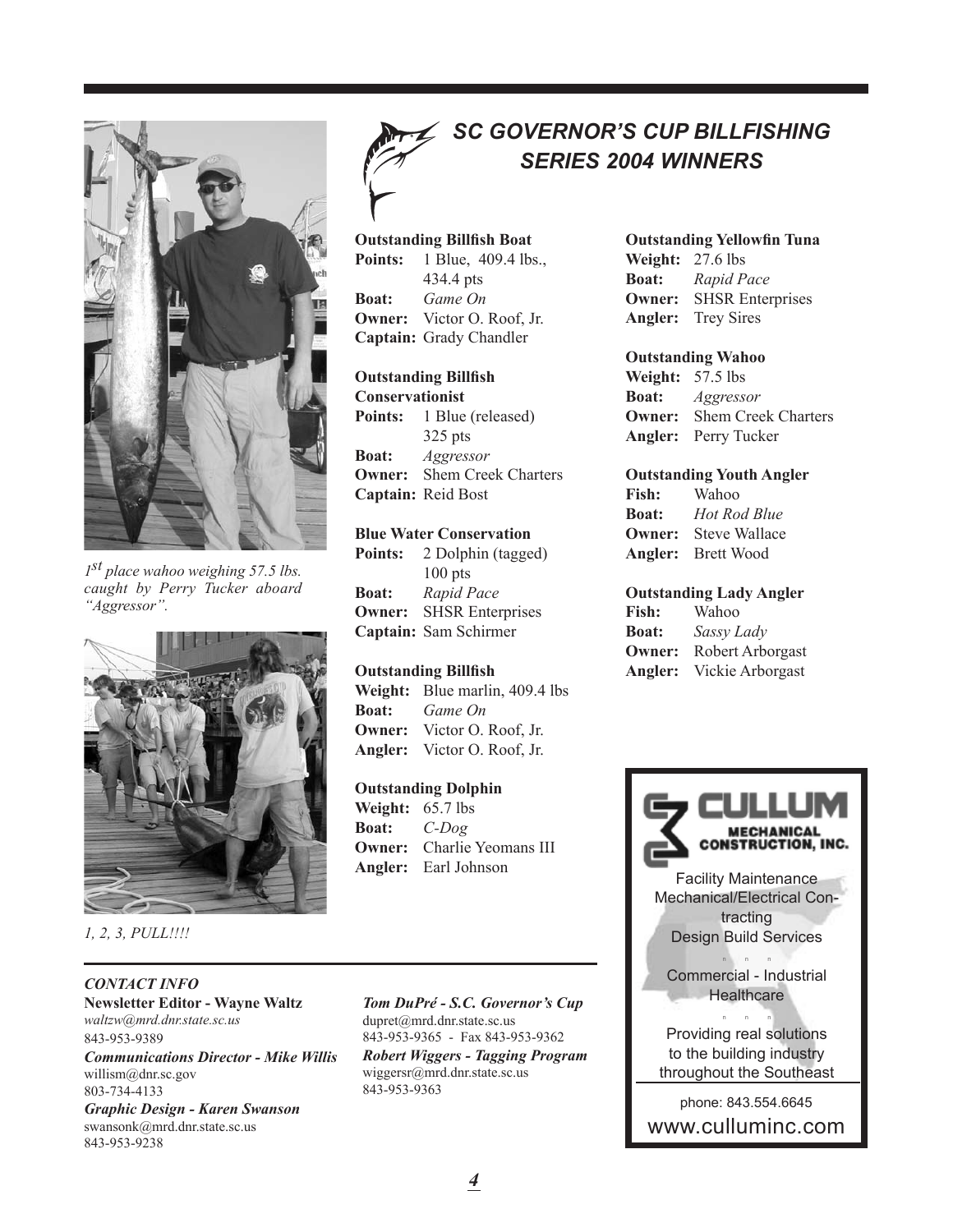## *Wallace F. Pate Scholarship Winner Announced*

Miss Whitney Williams of Mt. Pleasant, S.C. is the recipient of the 2004 Wallace Pate Scholarship. Whitney is a senior at Wando H.S. and is planning to attend Coastal Carolina University to study Marine Science. She is a member of the National Honors Society, Spanish Club, Junior Classical League and Yearbook committee. She was one of 42 applications that were considered. She will be receiving \$1,500 to help pay tuition costs. Congratulations!



### *SCDNR Marine Turtle Conservation program*

In South Carolina, four species of sea turtles inhabit our coastal waters and beaches: loggerheads, leatherbacks, Kemp's ridleys and green turtles. Loggerheads, the state reptile, are the most common sea turtle nesting and hatching on coastal beaches from May to October. Leatherbacks are common in coastal waters during spring and fall as they migrate between South America and Nova Scotia. Kemp's ridleys and green turtles use coastal estuaries as feeding areas. Since 1980, SCDNR has had an active marine turtle conservation program involving research, management, monitoring and education.

Current research includes satellite telemetry of nesting female and juvenile



loggerheads. To follow these turtles visit the web site (address below). Management involves nest protection on 19 beaches with over 500 volunteers. Monitoring efforts include the Sea Turtle Stranding and Salvage Network (reports dead and debilitated turtles that wash up on the beach). and coastal aerial surveys to count leatherbacks during spring migration and loggerhead nests in summer. Education includes the *Loggerheadlines* newsletter and web site (address below).

During the turtle season the public is asked to:

- 1) not disturb sea turtles or their nests
- 2) obey local lighting ordinances,
- 3) be on the lookout for turtles in the water to avoid boat strikes and
- 4) report any signs of disturbance or poaching to local authorities or call 1-800-922- 5431.

During 2004, there was a successful response to the leatherback and mating loggerhead sighting programs with 20 leatherback sightings and 6 mating loggerhead sightings. This program will continue in 2005.



It is hoped that the public will enthusiastically participate by encouraging others on the beach or in ocean waters to help sea turtle conservation in our state by reporting sightings to the SCDNR. Please visit our web site (http://www.dnr.state.sc.us/seaturtle/) to learn more about sea turtles or to report a sighting. Your support will help sea turtle conservation in South Carolina.



*Leatherback turtle*